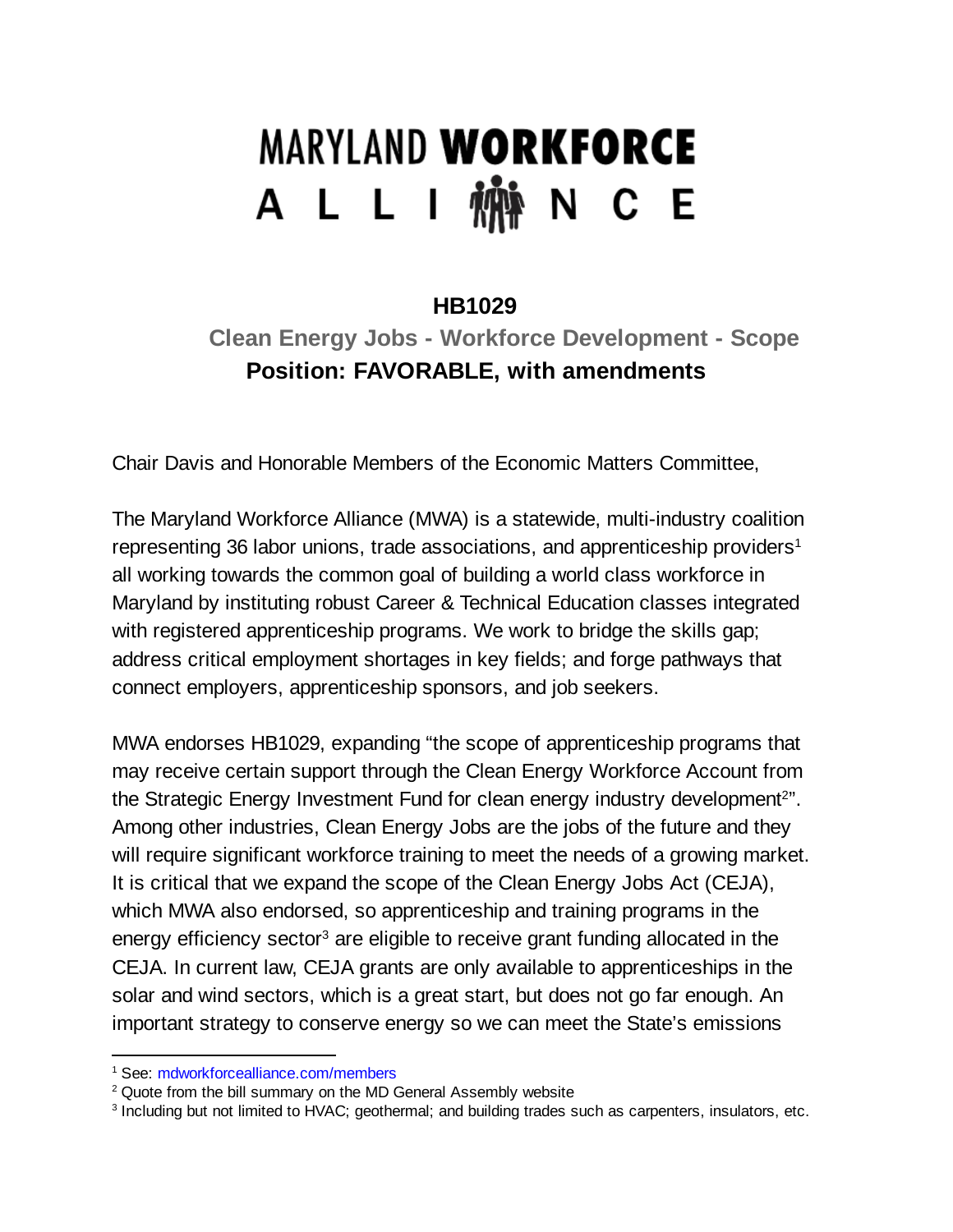reduction goals outlined in CEJA is to invest in creating jobs in energy efficiency sectors. HB1029 does not increase the fiscal note of CEJA, rather it is a simple fix that expands eligibility for existing grant funds.

Right now in Maryland, there are only 65 students participating in registered youth apprenticeship programs, and we need to significantly increase that number. MWA believes HB1029 will help achieve that goal because young people in particular are especially concerned about the climate crisis, and they want to be proactive about reducing the harmful impacts of climate change. Expanding apprenticeships in the renewable energy sector is a proactive method for students to pursue their passion for mitigating climate change while maintaining a career in a high-wage, high-growth sector.

Furthermore, this legislation will continue to make Maryland a leader in growing the renewable energy industry, which will attract employers who will create more jobs for hard working Marylanders.

We request the Committee issue a favorable report, with amendments, on HB1029. The amendments will ensure that the building trades, who are also involved with energy efficiency work, are included in the CEJA grant eligibility expansion. Please reconcile HB1029 to match the amendments that passed in the Senate cross-file, SB224. Our proposed amendments are attached to this testimony. Thank you.

Respectfully,

Brig Dumais Executive Director MD Workforce Alliance 443-985-8833, [brigette.dumais.mwa@gmail.com](mailto:brigette.dumais.mwa@gmail.com)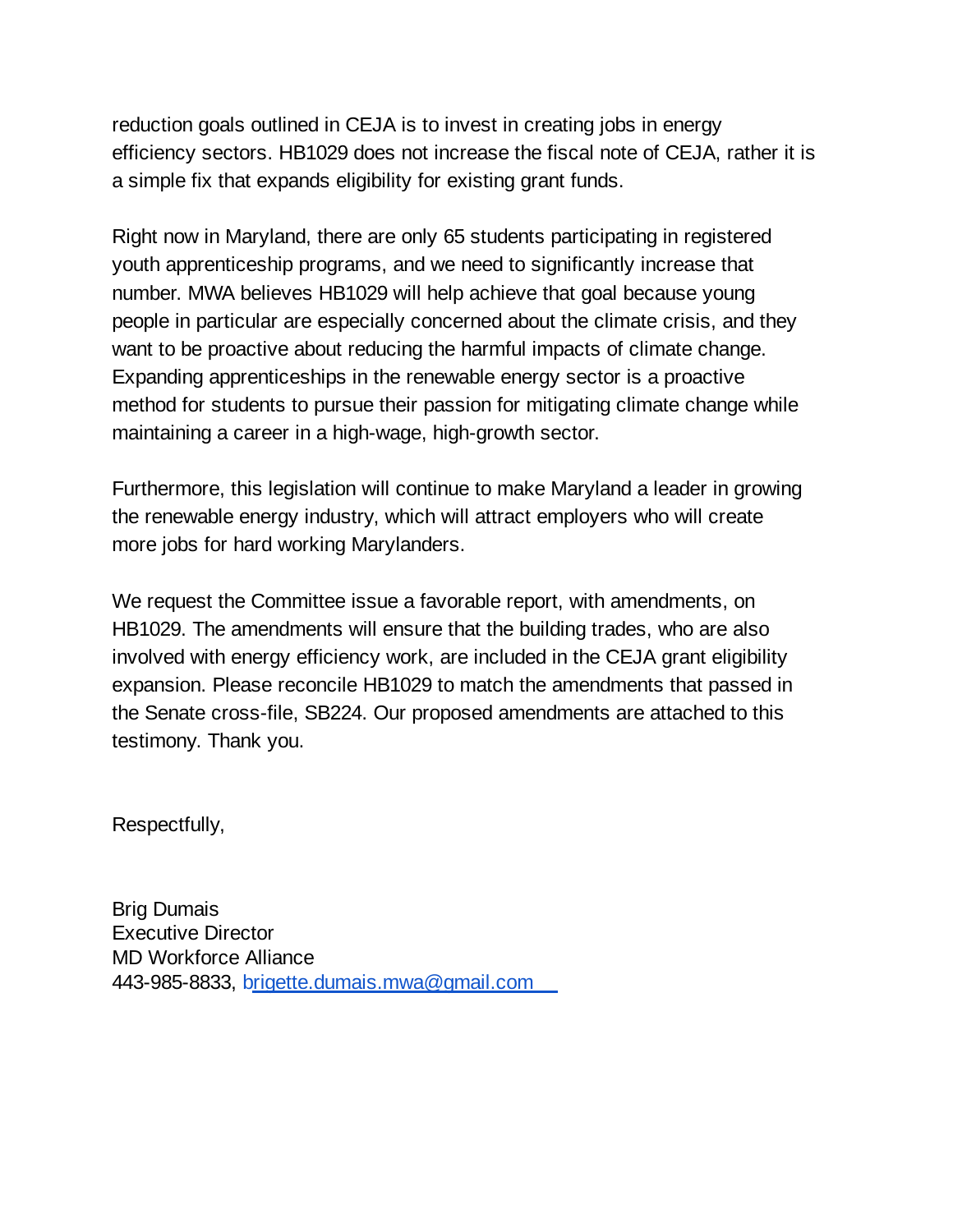## **I BALLARY IN HELL IS THE UNIT BEEN DESCRIPTION OF A STATE OF A STATE OF A STATE OF A STATE OF A STATE OF A ST**

SB0224/123128/3

**AMENDMENTS** PREPARED **BY THE** DEPT. OF LEGISLATIVE **SERVICES** Alanty 11 FEB 20 14:17:22

BY: **Senator Rosapepe** (To be offered in the Finance Committee)

#### AMENDMENTS TO SENATE BILL 224 (First Reading File Bill)

#### **AMENDMENT NO. 1**

On page 1, strike beginning with "defining" in line 5 down through "term" in line 6 and substitute "requiring certain apprenticeship and training programs to comply with certain rules, regulations, and a certain program; altering the definition of "clean energy industry" by expanding the list of included professions that provide certain products and services; providing that certain funds from the Maryland Strategic Energy Investment Fund designated for a specific purpose be reallocated for the recruitment of veterans and formerly incarcerated individuals into certain apprenticeship programs"; in line 20, strike "and (d)"; and in line 25, after "Section" insert "<u>9–20B–01(d) and</u>".

AMENDMENT NO. 2

On page 3, in line 25, after "programs" insert ":

1. **SHALL COMPLY WITH:** 

А. ALL RULES AND REGULATIONS FOR THE ESTABLISHMENT OF A **REGISTERED APPRENTICESHIP** AND YOUTH APPRENTICESHIP STANDARD FOR SPONSORSHIP; AND

> B. THE MARYLAND APPRENTICESHIP AND TRAINING

> > $\mathcal{C}^{\mathcal{C}}$

PROGRAM; AND